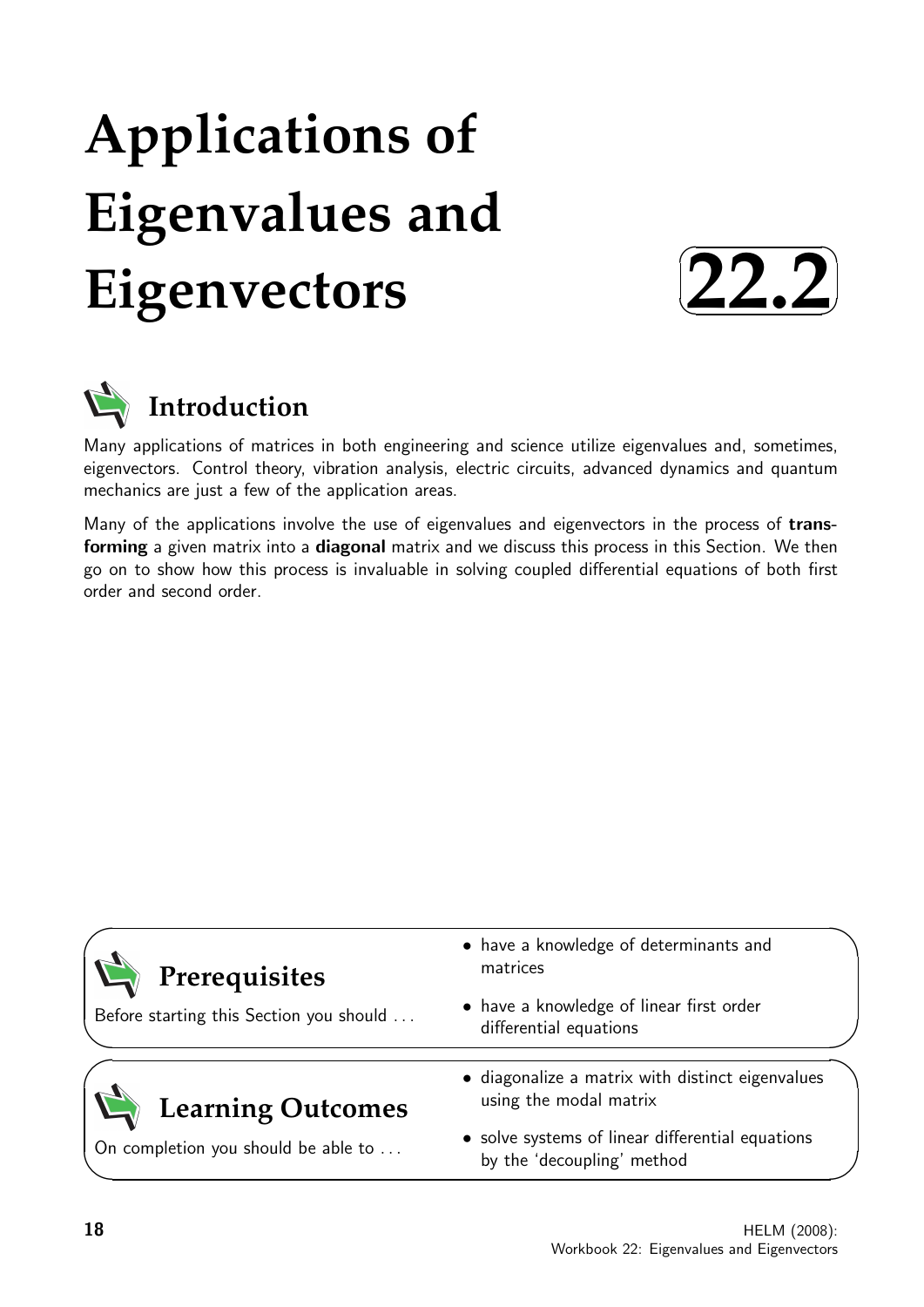

# **1. Diagonalization of a matrix with distinct eigenvalues**

Diagonalization means transforming a non-diagonal matrix into an equivalent matrix which is diagonal and hence is simpler to deal with.

A matrix  $A$  with distinct eigenvalues has, as we mentioned in Property 3 in HELM 22.1, eigenvectors which are linearly independent. If we form a matrix  $P$  whose columns are these eigenvectors, it can be shown that

$$
\det(P) \neq 0
$$

so that  $P^{-1}$  exists.

The product  $P^{-1}AP$  is then a diagonal matrix D whose diagonal elements are the eigenvalues of A. Thus if  $\lambda_1, \lambda_2, \ldots \lambda_n$  are the distinct eigenvalues of A with associated eigenvectors  $X^{(1)},X^{(2)},\ldots,X^{(n)}$  respectively, then

$$
P = \left[ \begin{array}{cccc} X^{(1)} & \vdots & X^{(2)} & \vdots & \cdots & \vdots & X^{(n)} \end{array} \right]
$$

will produce a product

$$
P^{-1}AP = D = \begin{bmatrix} \lambda_1 & 0 & \dots & 0 \\ 0 & \lambda_2 & \dots & 0 \\ \vdots & & & \\ 0 & \dots & \dots & \lambda_n \end{bmatrix}
$$

We see that the order of the eigenvalues in  $D$  matches the order in which  $P$  is formed from the eigenvectors.

N.B.

- (a) The matrix  $P$  is called the **modal matrix** of  $A$
- (b) Since D is a diagonal matrix with eigenvalues  $\lambda_1, \lambda_2, \ldots, \lambda_n$  which are the same as those of A, then the matrices  $D$  and  $A$  are said to be **similar**.
- (c) The transformation of  $A$  into  $D$  using

 $P^{-1}AP = D$ 

is said to be a similarity transformation.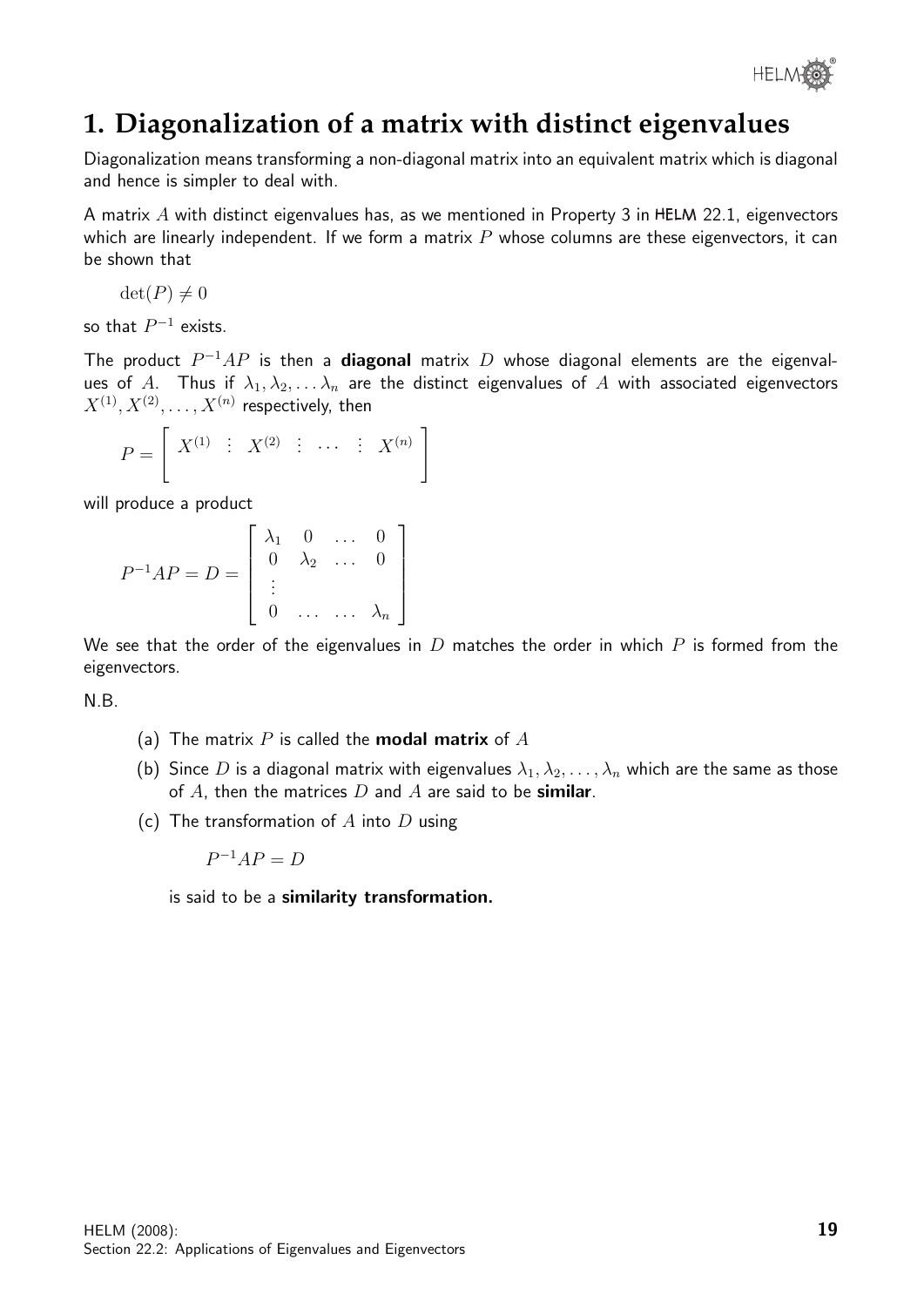

(The eigenvalues and eigenvectors of this particular matrix  $A$  were obtained earlier in this Workbook at page 7.)

#### Solution

The matrix A has two distinct eigenvalues  $\lambda_1 = -1$ ,  $\lambda_2 = 5$  with corresponding eigenvectors  $X_1 =$  $\begin{bmatrix} x \end{bmatrix}$  $-x$ 1 and  $X_2 =$  $\lceil x \rceil$  $\overline{x}$ 1 . We can therefore form the modal matrix from the simplest eigenvectors of these forms:

 $P =$  $\begin{bmatrix} 1 & 1 \\ -1 & 1 \end{bmatrix}$ 

(Other eigenvectors would be acceptable e.g. we could use  $P=\emptyset$  $\begin{bmatrix} 2 & 3 \\ -2 & 3 \end{bmatrix}$  but there is no reason to over complicate the calculation.)

It is easy to obtain the inverse of this  $2 \times 2$  matrix P and the reader should confirm that:

$$
P^{-1} = \frac{1}{\det(P)} \text{ adj}(P) = \frac{1}{2} \begin{bmatrix} 1 & 1 \\ -1 & 1 \end{bmatrix}^T = \frac{1}{2} \begin{bmatrix} 1 & -1 \\ 1 & 1 \end{bmatrix}
$$

We can now construct the product  $P^{-1}AP$ :

$$
P^{-1}AP = \frac{1}{2} \begin{bmatrix} 1 & -1 \\ 1 & 1 \end{bmatrix} \begin{bmatrix} 2 & 3 \\ 3 & 2 \end{bmatrix} \begin{bmatrix} 1 & 1 \\ -1 & 1 \end{bmatrix}
$$
  
=  $\frac{1}{2} \begin{bmatrix} 1 & -1 \\ 1 & 1 \end{bmatrix} \begin{bmatrix} -1 & 5 \\ 1 & 5 \end{bmatrix}$   
=  $\frac{1}{2} \begin{bmatrix} -2 & 0 \\ 0 & 10 \end{bmatrix}$   
=  $\begin{bmatrix} -1 & 0 \\ 0 & 5 \end{bmatrix}$ 

which is a diagonal matrix with entries the eigenvalues, as expected. Show (by repeating the method outlined above) that had we defined  $P=\emptyset$  $\begin{bmatrix} 1 & 1 \end{bmatrix}$ 1 −1 1 (i.e. interchanged the order in which the eigenvectors were taken) we would find  $P^{-1}AP = \begin{bmatrix} 5 & 0 \ 0 & 1 \end{bmatrix}$  $0 -1$ 1 (i.e. the resulting diagonal elements would also be interchanged.)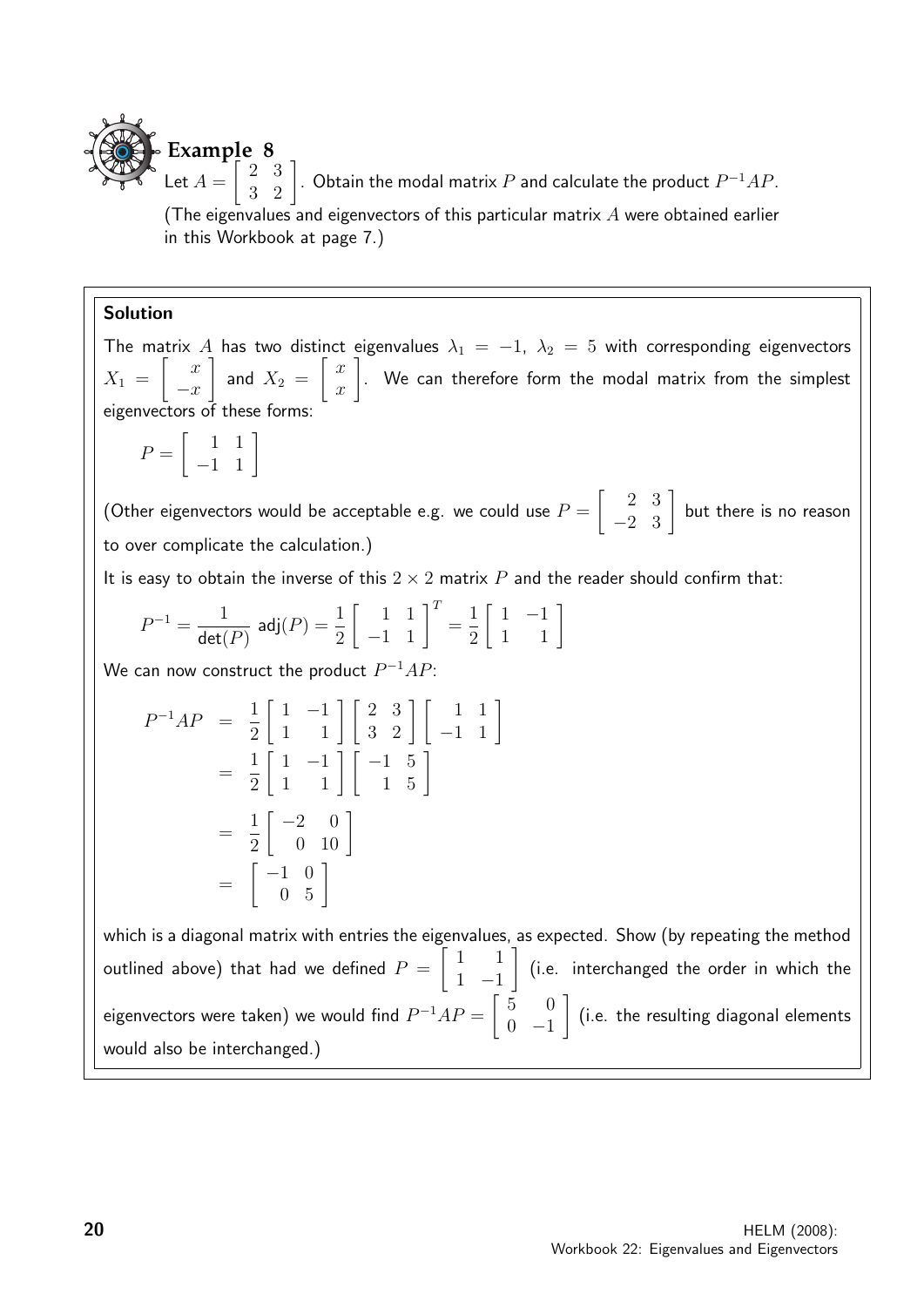

The matrix  $A =$  $\begin{bmatrix} -1 & 4 \\ 0 & 3 \end{bmatrix}$  has eigenvalues  $-1$  and 3 with respective eigenvectors  $\begin{bmatrix} 1 \\ 0 \end{bmatrix}$ 0  $\begin{bmatrix} 1 \\ 1 \end{bmatrix}$  and  $\begin{bmatrix} 1 \\ 1 \end{bmatrix}$ 1 1 . If  $P_1 =$  $\left[\begin{array}{cc} 1 & 1 \\ 0 & 1 \end{array}\right], \quad P_2 =$  $\left[\begin{array}{cc} 2 & 2 \\ 0 & 2 \end{array}\right], \quad P_3 =$  $\begin{bmatrix} 1 & 1 \\ 1 & 0 \end{bmatrix}$  write down the products  $P_1^{-1}AP_1$ ,  $P_2^{-1}AP_2$ ,  $P_3^{-1}AP_3$ 

(You may not need to do detailed calculations.)

#### Your solution

Answer

$$
P_1^{-1}AP_1 = \begin{bmatrix} -1 & 0 \\ 0 & 3 \end{bmatrix} = D_1 \qquad P_2^{-1}AP_2 = \begin{bmatrix} -1 & 0 \\ 0 & 3 \end{bmatrix} = D_2 \qquad P_3^{-1}AP_3 = \begin{bmatrix} 3 & 0 \\ 0 & -1 \end{bmatrix} = D_3
$$

Note that  $D_1 = D_2$ , demonstrating that any eigenvectors of A can be used to form P. Note also that since the columns of  $P_1$  have been interchanged in forming  $P_3$  then so have the eigenvalues in  $D_3$  as compared with  $D_1$ .

## **Matrix powers**

If  $P^{-1}AP = D$  then we can obtain A (i.e. make A the subject of this matrix equation) as follows:

Multiplying on the left by  $P$  and on the right by  $P^{-1}$  we obtain

 $PP^{-1}APP^{-1} = PDP^{-1}$ 

Now using the fact that  $PP^{-1} = P^{-1}P = I$  we obtain

$$
IAI= PDP^{-1} \quad \hbox{and so} \quad
$$

$$
A = PDP^{-1}
$$

We can use this result to obtain the **powers** of a square matrix, a process which is sometimes useful in control theory. Note that

 $A^2 = A.A$   $A^3 = A.A.A.$  etc.

Clearly, obtaining high powers of  $A$  directly would in general involve many multiplications. The process is quite straightforward, however, for a diagonal matrix  $D$ , as this next Task shows.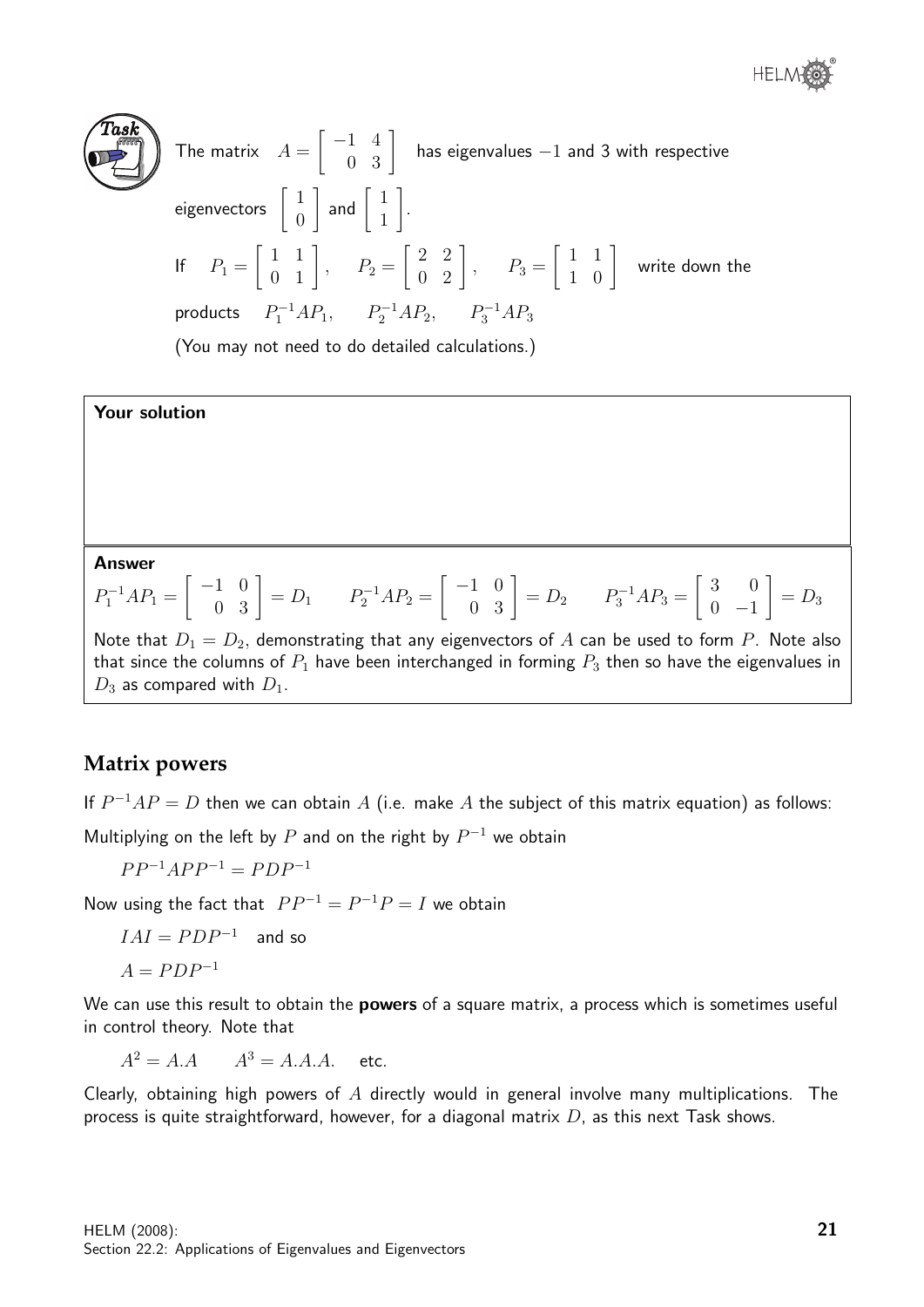

Obtain 
$$
D^2
$$
 and  $D^3$  if  $D = \begin{bmatrix} 3 & 0 \\ 0 & -2 \end{bmatrix}$ . Write down  $D^{10}$ .

Your solution Answer  $D^2 = \begin{bmatrix} 3 & 0 \\ 0 & 3 \end{bmatrix}$  $0 -2$  $\begin{bmatrix} 3 & 0 \\ 0 & 0 \\ 0 & 0 \\ 0 & 0 \\ 0 & 0 & 0 \\ 0 & 0 & 0 \\ 0 & 0 & 0 \\ 0 & 0 & 0 & 0 \\ 0 & 0 & 0 & 0 \\ 0 & 0 & 0 & 0 \\ 0 & 0 & 0 & 0 & 0 \\ 0 & 0 & 0 & 0 & 0 \\ 0 & 0 & 0 & 0 & 0 \\ 0 & 0 & 0 & 0 & 0 & 0 \\ 0 & 0 & 0 & 0 & 0 & 0 \\ 0 & 0 & 0 & 0 & 0 & 0 \\ 0 & 0 & 0 & 0 & 0 & 0 & 0 \\ 0 & 0 &$  $0 -2$ 1 =  $\begin{bmatrix} 3^2 & 0 \end{bmatrix}$  $0 \quad (-2)^2$ 1 =  $\left[\begin{array}{cc} 9 & 0 \\ 0 & 4 \end{array}\right]$  $D^3 = \begin{bmatrix} 3^2 & 0 \\ 0 & 0 \end{bmatrix}$  $0 \quad (-2)^2$  $\begin{bmatrix} 3 & 0 \\ 0 & (-2) \end{bmatrix} =$  $\left[3^3\right]0$  $0 \quad (-2)^3$ 1 =  $\begin{bmatrix} 27 & 0 \end{bmatrix}$ 0 −8 1 Continuing in this way:  $D^{10} = \begin{bmatrix} 3^{10} & 0 \\ 0 & (-2)^{10} \end{bmatrix} =$  $\left[\begin{array}{cc} 58049 & 0 \\ 0 & 1024 \end{array}\right]$ 

We now use the relation  $\;\; A = P D P^{-1} \;$  to obtain a formula for powers of  $A$  in terms of the easily calculated powers of the diagonal matrix  $D$ :

$$
A2 = A.A = (PDP-1)(PDP-1) = PD(P-1P)DP-1 = PDIDP-1 = PD2P-1
$$

Similarly:  $A^3 = A^2.A = (PD^2P^{-1})(PDP^{-1}) = PD^2(P^{-1}P)DP^{-1} = PD^3P^{-1}$ 

The general result is given in the following Key Point:



For a matrix  $A$  with distinct eigenvalues  $\lambda_1, \lambda_2, \ldots, \lambda_n$  and associated eigenvectors  $X^{(1)},X^{(2)},\ldots,X^{(n)}$  then if

$$
P = [X^{(1)} : X^{(2)} : \dots : X^{(n)}]
$$

 $D = P^{-1}AP$  is a diagonal matrix such that

$$
D = \begin{bmatrix} \lambda_1 & & & \\ & \lambda_2 & & \\ & & \ddots & \\ & & & \lambda_n \end{bmatrix} \quad \text{and} \quad A^k = PD^kP^{-1}
$$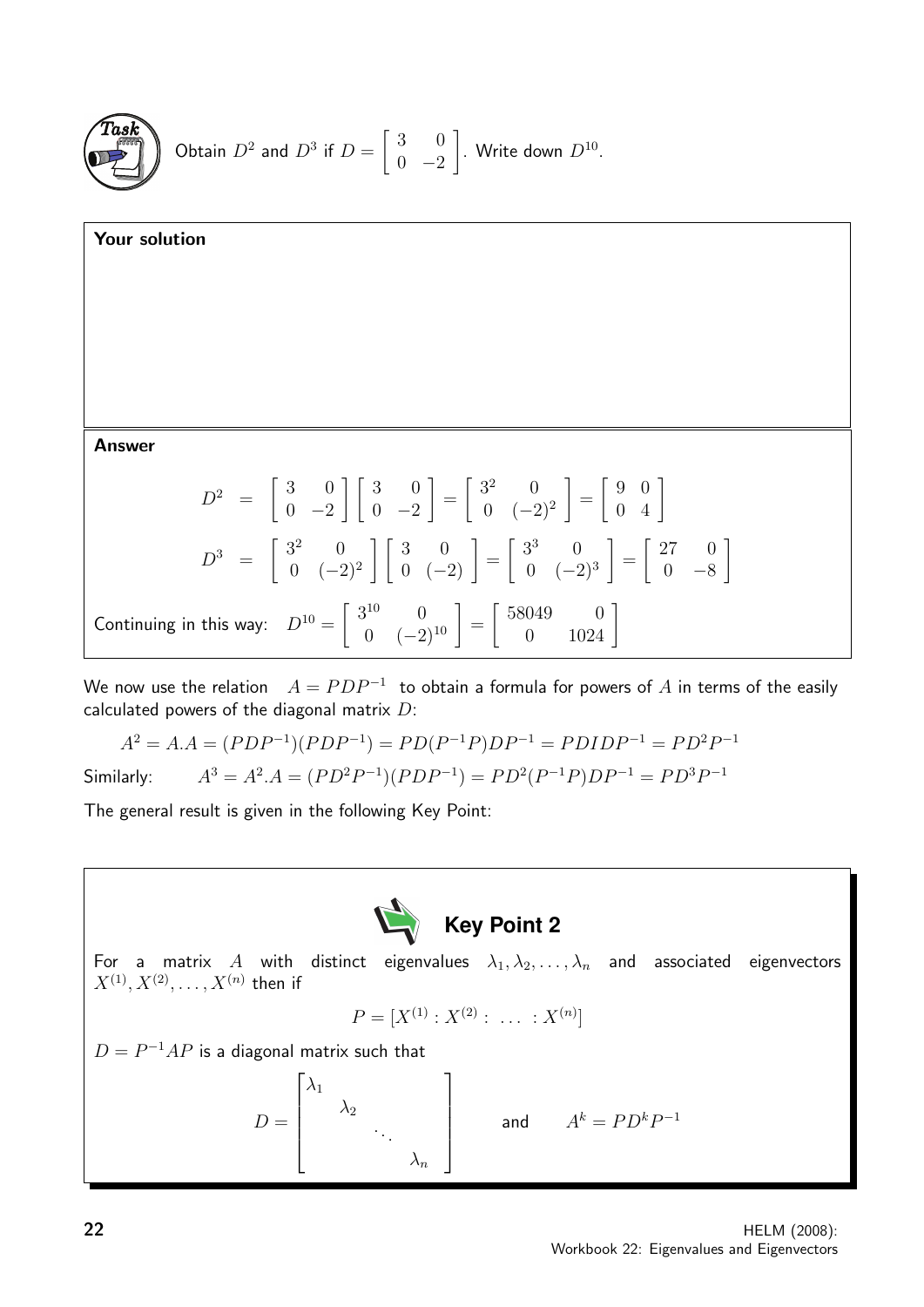**Example 9**  
If 
$$
A = \begin{bmatrix} 2 & 3 \\ 3 & 2 \end{bmatrix}
$$
 find  $A^{23}$ . (Use the results of Example 8.)

#### Solution

We know from Example 8 that if  $P=$  $\begin{bmatrix} 1 & 1 \\ -1 & 1 \end{bmatrix}$  then  $P^{-1}AP = \begin{bmatrix} -1 & 0 \\ 0 & 5 \end{bmatrix} = D$ where  $P^{-1} = \frac{1}{2}$ 2  $\left[\begin{array}{cc} 1 & -1 \\ 1 & 1 \end{array}\right]$ ∴  $A = PDP^{-1}$  and  $A^{23} = PD^{23}P^{-1}$  using the general result in Key Point 2 i.e.  $A =$  $\begin{bmatrix} 1 & 1 \\ -1 & 1 \end{bmatrix} \begin{bmatrix} -1 & 0 \\ 0 & 5^{23} \end{bmatrix} \begin{bmatrix} 1 & -1 \\ 1 & 1 \end{bmatrix}$ which is easily evaluated.

### **Exercise**

Find a diagonalizing matrix  $P$  if

(a) 
$$
A = \begin{bmatrix} 4 & 2 \\ -1 & 1 \end{bmatrix}
$$
  
\n(b)  $A = \begin{bmatrix} 1 & 0 & 0 \\ 1 & 2 & 0 \\ 2 & -2 & 3 \end{bmatrix}$ 

Verify, in each case, that  $P^{-1}AP$  is diagonal, with the eigenvalues of  $A$  as its diagonal elements.

Answer (a)  $P =$  $\begin{bmatrix} -1 & -2 \\ 1 & 1 \end{bmatrix}$ ,  $PAP^{-1} = \begin{bmatrix} 1 & 0 \\ 0 & 3 \end{bmatrix}$  $(b)$   $P =$  $\sqrt{ }$  $\overline{1}$ 1 0 0 −1 1 0 −2 2 1 1  $\Big\}, \quad PAP^{-1} =$  $\sqrt{ }$  $\overline{\phantom{a}}$ 1 0 0 0 2 0 0 0 3 1  $\overline{1}$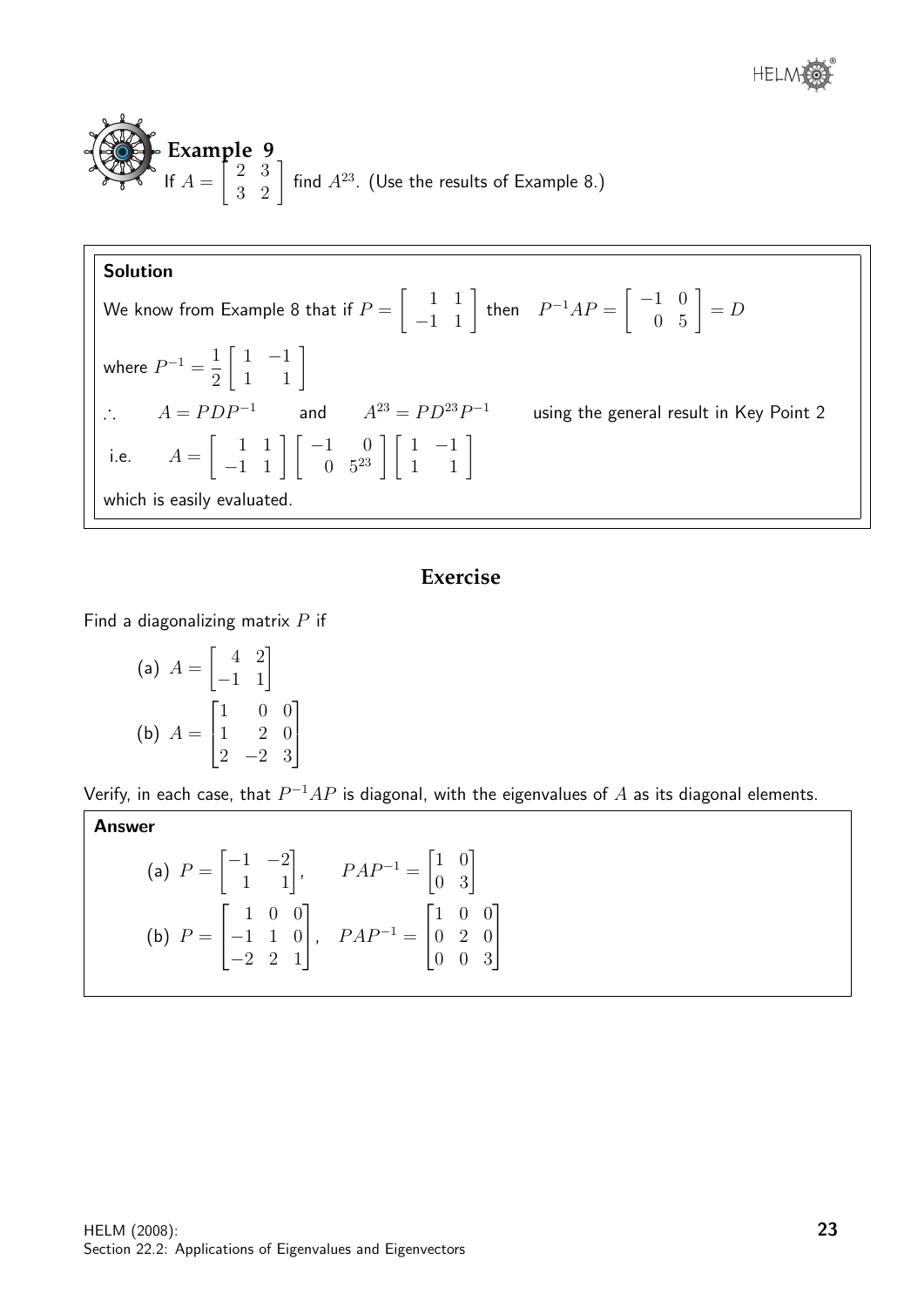# **2. Systems of first order differential equations**

Systems of first order ordinary differential equations arise in many areas of mathematics and engineering, for example in control theory and in the analysis of electrical circuits. In each case the basic unknowns are each a function of the time variable  $t$ . A number of techniques have been developed to solve such systems of equations; for example the Laplace transform. Here we shall use eigenvalues and eigenvectors to obtain the solution. Our first step will be to recast the system of ordinary differential equations in the **matrix form**  $\dot{X} = AX$  where A is an  $n \times n$  coefficient matrix of constants,  $X$  is the  $n \times 1$  column vector of unknown functions and  $\dot{X}$  is the  $n \times 1$  column vector containing the derivatives of the unknowns.. The main step will be to use the modal matrix of  $A$  to diagonalise the system of differential equations. This process will transform  $\dot{X} = AX$  into the form  $\dot{Y} = DY$ where  $D$  is a **diagonal matrix**. We shall find that this new diagonal system of differential equations can be easily solved. This special solution will allow us to obtain the solution of the original system.



Obtain the solutions of the pair of first order differential equations

$$
\begin{aligned}\n\dot{x} &= -2x \\
\dot{y} &= -5y\n\end{aligned} \tag{1}
$$

#### given the initial conditions

$$
x(0) = 3
$$
 i.e.  $x = 3$  at  $t = 0$   
 $y(0) = 2$  i.e.  $y = 2$  at  $t = 0$ 

(The notation is that  $\dot{x} \equiv \frac{dx}{dt}$ ,  $\dot{y} \equiv \frac{dy}{dt}$  $\frac{dg}{dt}$ )

[Hint: Recall, from your study of differential equations, that the general solution of the differential equation  $\frac{dy}{dt}$  $\frac{dy}{dt} = Ky$  is  $y = y_0 e^{Kt}$ .]

#### Your solution

Answer Using the hint:  $y = y_0 e^{-5t}$  where  $x_0 = x(0)$  and  $y_0 = y(0)$ . From the given initial condition  $x_0 = 3$   $y_0 = 2$  so finally  $x = 3e^{-2t}$   $y = 2e^{-5t}$ .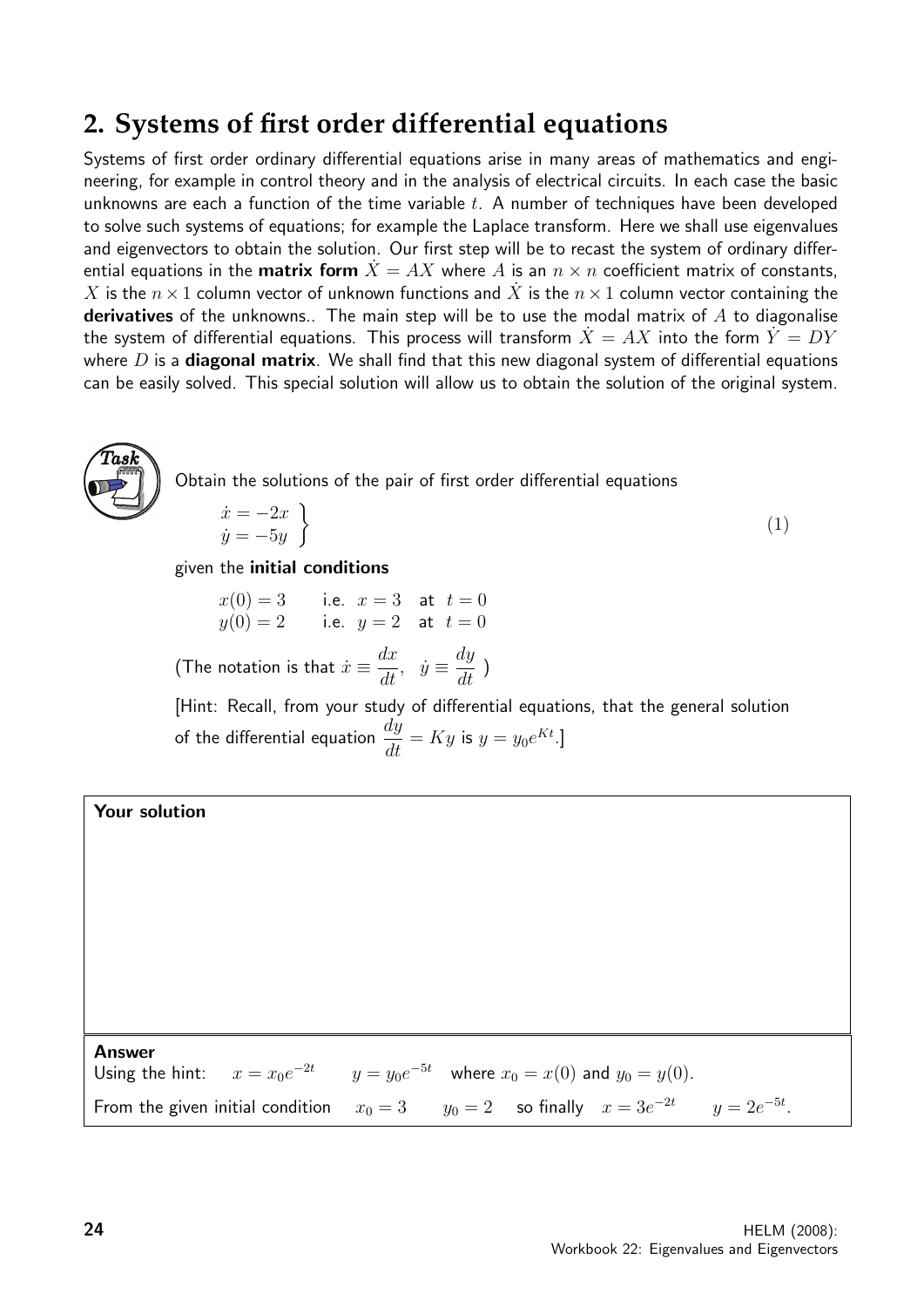

(2)

In the above Task although we had two differential equations to solve they were really quite separate. We needed no knowledge of matrix theory to solve them. However, we should note that the two differential equations can be written in matrix form.

Thus if 
$$
X = \begin{bmatrix} x \\ y \end{bmatrix}
$$
  $\dot{X} = \begin{bmatrix} \dot{x} \\ \dot{y} \end{bmatrix}$   $A = \begin{bmatrix} -2 & 0 \\ 0 & -5 \end{bmatrix}$   
the two equations (1) can be written as

$$
\left[\begin{array}{c}\n\dot{x} \\
\dot{y}\n\end{array}\right] = \left[\begin{array}{cc}\n-2 & 0 \\
0 & -5\n\end{array}\right] \left[\begin{array}{c}x \\
y\n\end{array}\right]
$$

i.e.  $\dot{X} = AX$ .



| Your solution                                                                                                                                                                                 |
|-----------------------------------------------------------------------------------------------------------------------------------------------------------------------------------------------|
|                                                                                                                                                                                               |
|                                                                                                                                                                                               |
|                                                                                                                                                                                               |
| <b>Answer</b>                                                                                                                                                                                 |
| $\left[ \begin{array}{c} \dot{x} \\ \dot{y} \end{array} \right] = \left[ \begin{array}{cc} \phantom{-}4 & 2 \\ -1 & 1 \end{array} \right] \left[ \begin{array}{c} x \\ y \end{array} \right]$ |
| $\dot{X}$ =<br>A X                                                                                                                                                                            |

The essential difference between the two pairs of differential equations just considered is that the pair (1) were really separate equations whereas pair (2) were coupled:

- The first equation of (1) involving only the unknown x, the second involving only y. In matrix terms this corresponded to a **diagonal** matrix A in the system  $\dot{X} = AX$ .
- The pair (2) were coupled in that **both** equations involved **both** x and y. This corresponded to the **non-diagonal** matrix A in the system  $\dot{X} = AX$  which you found in the last Task.

Clearly the second system here is more difficult to deal with than the first and this is where we can use our knowledge of diagonalization.

Consider a system of differential equations written in matrix form:  $\dot{X} = AX$  where

$$
X = \begin{bmatrix} x(t) \\ y(t) \end{bmatrix} \quad \text{and} \quad \dot{X} = \begin{bmatrix} \dot{x}(t) \\ \dot{y}(t) \end{bmatrix}
$$

We now introduce a new column vector of unknowns  $Y=\emptyset$  $\lceil r(t) \rceil$  $s(t)$ 1 through the relation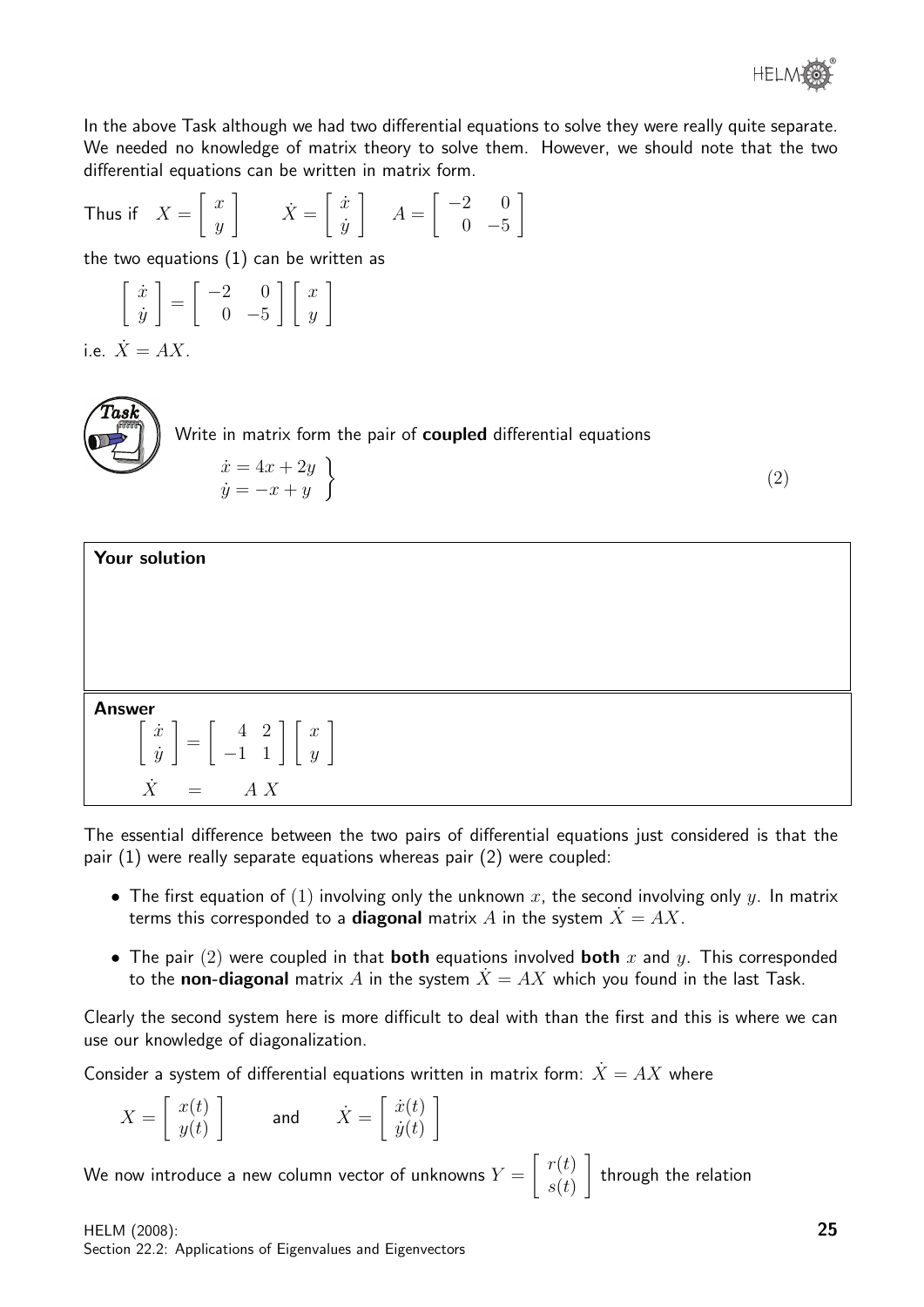$X = PY$ 

where  $P$  is the modal matrix of  $A$ . Then, since  $P$  is a matrix of constants:

 $\dot{X} = P\dot{Y}$  so  $\dot{X} = AX$  becomes  $P\dot{Y} = A(PY)$ 

Then, multiplying by  $P^{-1}$  on the left,  $\dot{Y} = (P^{-1}AP)Y$ 

But, because of the properties of the modal matrix, we know that  $P^{-1}AP$  is a **diagonal matrix**. Thus if  $\lambda_1, \lambda_2$  are **distinct** eigenvalues of A then:

$$
P^{-1}AP = \left[ \begin{array}{cc} \lambda_1 & 0 \\ 0 & \lambda_2 \end{array} \right]
$$

Hence  $\dot{Y} = (P^{-1}AP)Y$  becomes

$$
\left[\begin{array}{c} \dot{r} \\ \dot{s} \end{array}\right] = \left[\begin{array}{cc} \lambda_1 & 0 \\ 0 & \lambda_2 \end{array}\right] \left[\begin{array}{c} r \\ s \end{array}\right].
$$

That is, when written out we have

$$
\dot{r} = \lambda_1 r
$$
  

$$
\dot{s} = \lambda_2 s.
$$

These equations are **decoupled**. The first equation only involves the unknown function  $r(t)$  and has solution  $r(t) = Ce^{\lambda_1 t}$ . The second equation only involves the unknown function  $s(t)$  and has solution  $s(t) = Ke^{\lambda_2 t}$ .  $[C, K]$  are arbitrary constants.]

Once r, s are known the original unknowns x, y can be found from the relation  $X = PY$ .

Note that the theory outlined above is more widely applicable as specified in the next Key Point:



For any system of differential equations of the form

$$
\dot{X} = AX
$$

where A is an  $n \times n$  matrix with distinct eigenvalues  $\lambda_1, \lambda_2, \ldots, \lambda_n$ , and t is the independent variable the solution is

$$
X=PY
$$

where  $P$  is the modal matrix of  $A$  and

 $Y=[C_1\mathsf{e}^{\lambda_1t},\ C_2\mathsf{e}^{\lambda_2t},\ldots,C_n\mathsf{e}^{\lambda_n t}]^T$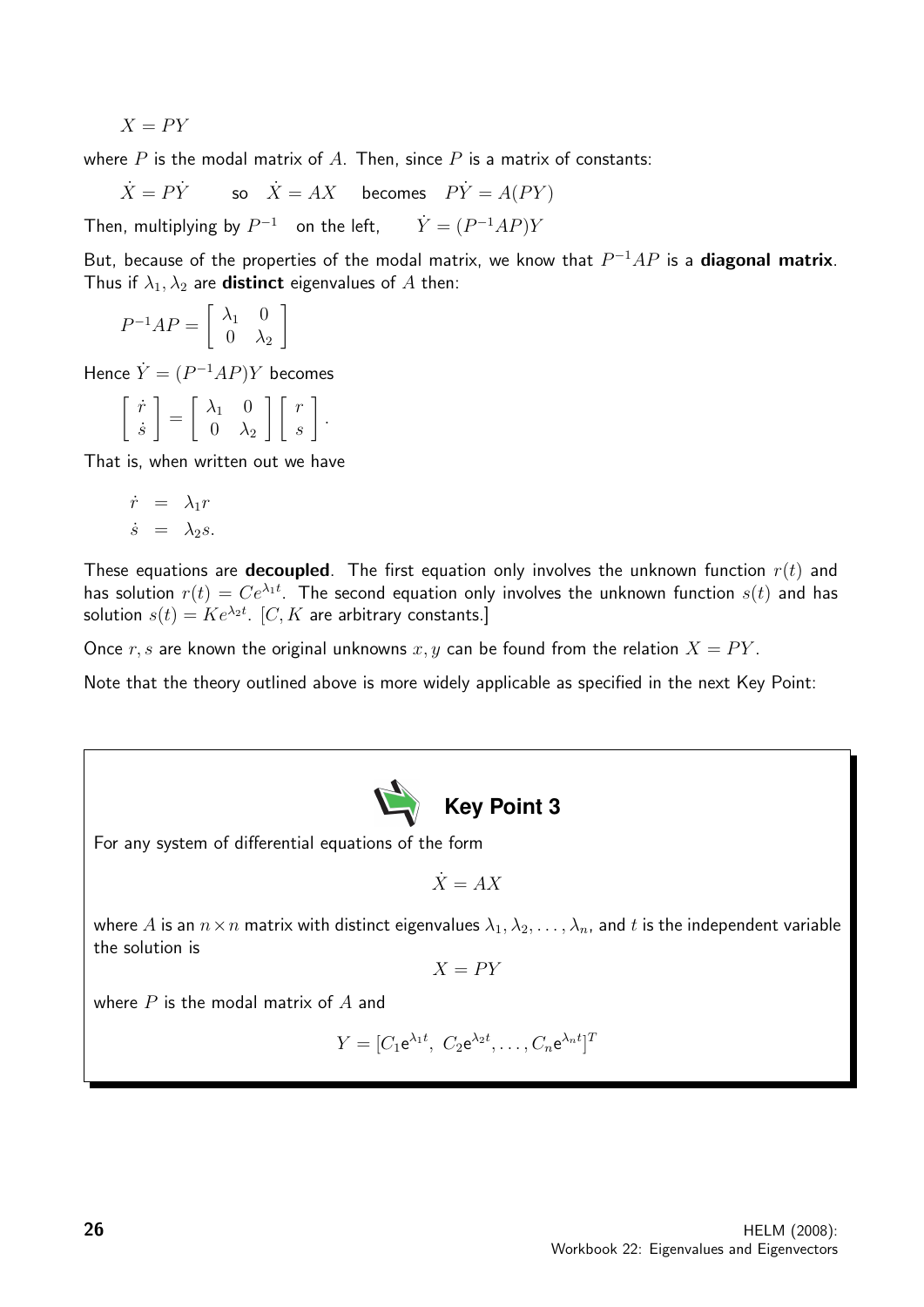

## **Example 10**

Find the solution of the coupled differential equations

$$
\begin{aligned}\n\dot{x} &= 4x + 2y \\
\dot{y} &= -x + y \quad \text{with initial conditions} \quad x(0) = 1 \quad y(0) = 0\n\end{aligned}
$$
\nHere  $\dot{x} \equiv \frac{dx}{dt}$  and  $\dot{y} \equiv \frac{dy}{dt}$ .

Solution Here  $A =$  $\begin{bmatrix} 4 & 2 \ -1 & 1 \end{bmatrix}$ . It is easily checked that  $A$  has distinct eigenvalues  $\lambda_1 = 3$   $\lambda_2 = 2$  and corresponding eigenvectors  $X_1 =$  $\lceil -2 \rceil$ 1 1 ,  $X_2 =$  $\begin{bmatrix} 1 \end{bmatrix}$ −1 1 . Therefore, taking  $P =$  $\begin{bmatrix} -2 & 1 \end{bmatrix}$ 1 −1 1 then  $P^{-1}AP = \left[ \begin{array}{cc} 3 & 0 \ 0 & 2 \end{array} \right]$ and using Key Point 3,  $r(t) = Ce^{3t}$   $s(t) = Ke^{2t}$ . So  $\left[\begin{array}{c} x \end{array}\right]$  $\hat{y}$ 1  $\equiv X = PY =$  $\lceil -2 \rceil$  1 1 −1  $\lceil \lceil r \rceil$ s 1 =  $\begin{bmatrix} -2 & 1 \end{bmatrix}$ 1 −1  $\lceil \int Ce^{3t}$  $Ke^{2t}$ 1  $= \begin{vmatrix} 2C & | & AC \\ Ce^{3t} - Ke^{2t} & \end{vmatrix}$ .  $\left[ -2Ce^{3t} + Ke^{2t} \right]$ Therefore  $x = -2Ce^{3t} + Ke^{2t}$  and  $y = Ce^{3t} - Ke^{2t}$ . We can now impose the initial conditions  $x(0) = 1$  and  $y(0) = 0$  to give  $1 = -2C + K$  $0 = C - K$ Thus  $C = K = -1$  and the solution to the original system of differential equations is  $x(t) = 2e^{3t} - e^{2t}$  $y(t) = -e^{3t} + e^{2t}$ 

The approach we have demonstrated in Example 10 can be extended to

- (a) Systems of first order differential equations with  $n$  unknowns (Key Point 3)
- (b) Systems of second order differential equations (described in the next subsection).

The only restriction, as we have said, is that the matrix A in the system  $\dot{X} = AX$  has distinct eigenvalues.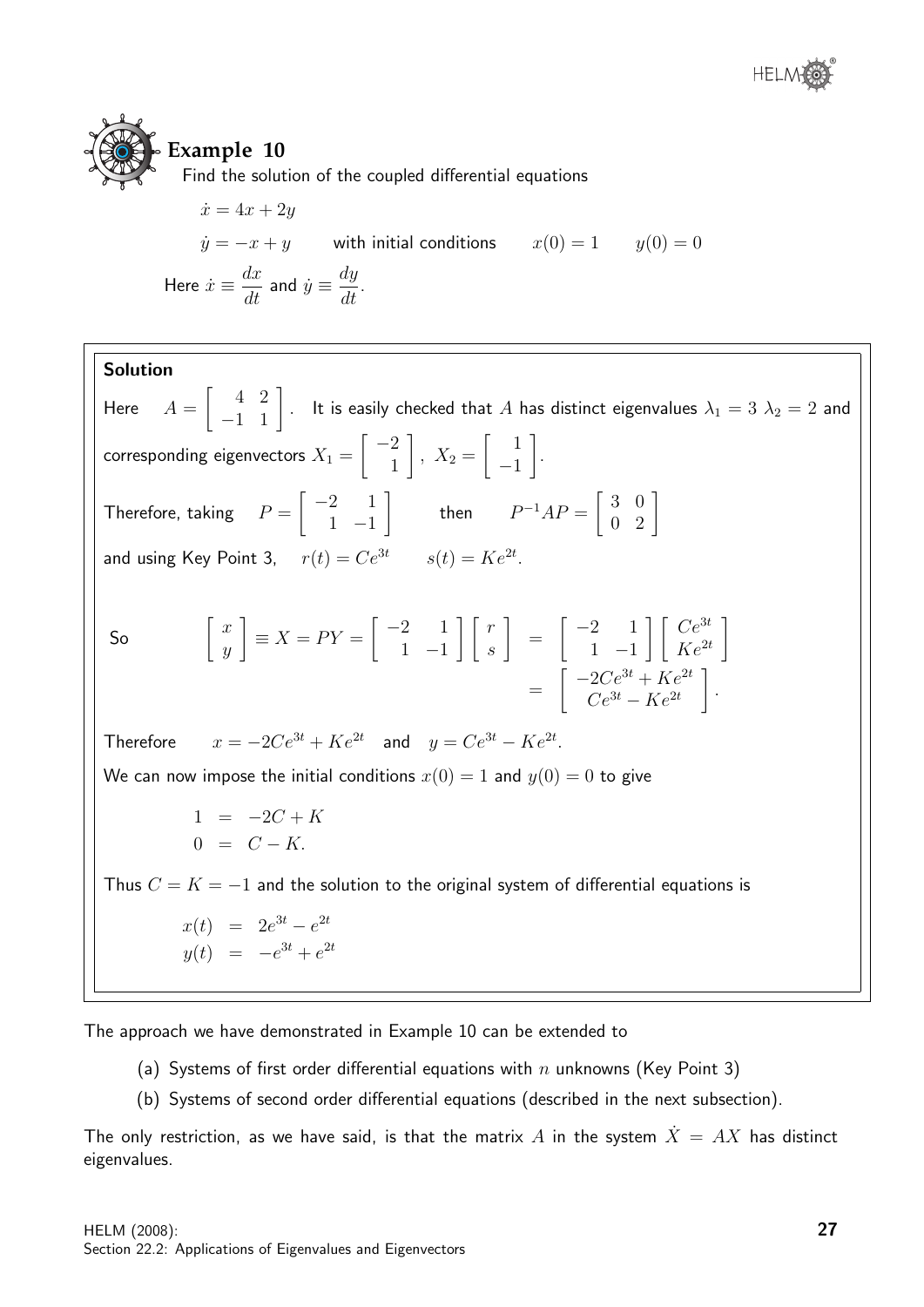## **3. Systems of second order differential equations**

The decoupling method discussed above can be readily extended to this situation which could arise, for example, in a mechanical system consisting of coupled springs.

A typical example of such a system with two unknowns has the form

$$
\ddot{x} = ax + by \qquad \ddot{y} = cx + dy
$$

or, in matrix form,

$$
\ddot{X} = AX \quad \text{where} \quad X = \begin{bmatrix} x \\ y \end{bmatrix} \qquad A = \begin{bmatrix} a & b \\ c & d \end{bmatrix}, \qquad \ddot{x} = \frac{d^2x}{dt^2}, \quad \ddot{y} = \frac{d^2y}{dt^2}
$$



Make the substitution  $X=PY$  where  $Y=$  $\lceil r(t) \rceil$  $s(t)$ 1 and  $P$  is the modal matrix of A, A being assumed here to have distinct eigenvalues  $\lambda_1$  and  $\lambda_2$ . Solve the resulting pair of decoupled equations for the case, which arises in practice, where  $\lambda_1$  and  $\lambda_2$  are both negative.

#### Your solution

#### Answer

Exactly as with a first order system, putting  $X = PY$  into the second order system  $\ddot{X} = AX$  gives

$$
\ddot{Y} = P^{-1}APY \text{ that is } \ddot{Y} = DY \text{ where } D = \begin{bmatrix} \lambda_1 & 0 \\ 0 & \lambda_2 \end{bmatrix} \text{ and } \ddot{Y} = \begin{bmatrix} \ddot{r} \\ \ddot{s} \end{bmatrix} \text{ so}
$$
\n
$$
\begin{bmatrix} \ddot{r} \\ \ddot{s} \end{bmatrix} = \begin{bmatrix} \lambda_1 & 0 \\ 0 & \lambda_2 \end{bmatrix} \begin{bmatrix} r \\ s \end{bmatrix}
$$
\nThat is,  $\ddot{r} = \lambda_1 r = -\omega_1^2 r$  and  $\ddot{s} = \lambda_2 s = -\omega_2^2 s$  (where  $\lambda_1$  and  $\lambda_2$  are both negative.)

The two decoupled equations are of the form of the differential equation governing simple harmonic motion. Hence the general solution is

$$
r = K\cos\omega_1 t + L\sin\omega_1 t \quad \text{and} \quad s = M\cos\omega_2 t + N\sin\omega_2 t
$$

The solutions for x and y are then obtained by use of  $X = PY$ .

Note that in this second order case four initial conditions, two each for both x and y, are required because four constants  $K, L, M, N$  arise in the solution.